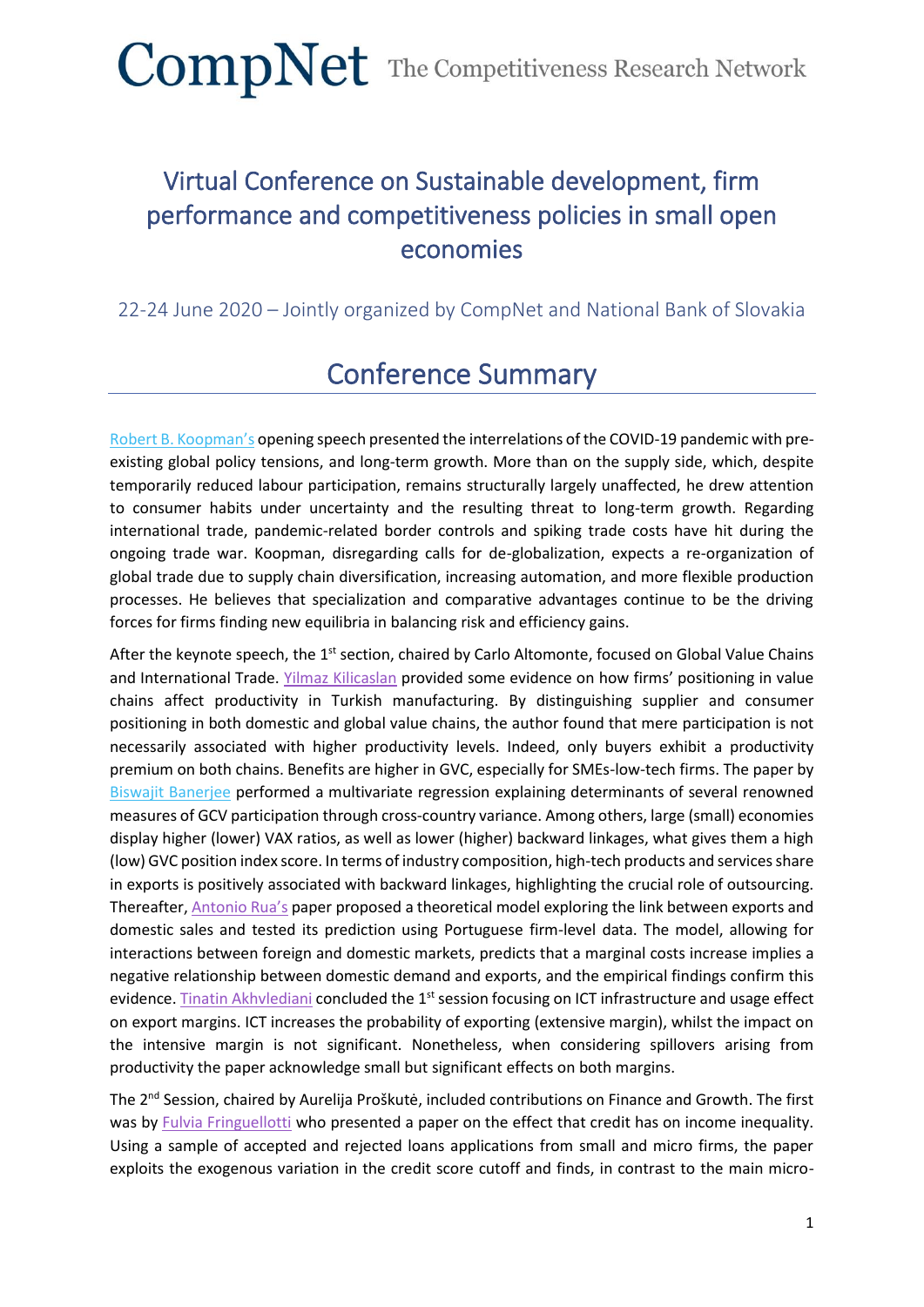# $CompNet$  The Competitiveness Research Network

finance literature, that access to credit increases income by more than 10% in five years and reduces inequality. The paper by [Rozalia Pal](https://www.comp-net.org/fileadmin/_compnet/user_upload/Documents/Bratislava_Conference/Slides_Sess_2_-_Finance_and_obstacles_of_high_growth_enterprises.pdf) investigated whether High Growth Enterprises (HGE) face more financing constraint with respect to other comparable firms. The authors find that HGE face financial constraints more often than comparing firms. As a policy recommendation, the authors suggest that the development of equity markets (the most preferred way of financing by HGE) and policies to support and train qualified personnel (identified as another bottleneck for HGE) would be highly beneficial. The last contribution of the session, by [Laszlo Tetenyi,](https://www.comp-net.org/fileadmin/_compnet/user_upload/Documents/Bratislava_Conference/Slides_Sess_2_-_Trade__Misallocation_and_Capital_Market_Integration.pdf) focused on the interaction between trade openness and capital market integration. Using both a theoretical general equilibrium model and CompNet data, he finds that capital market integration magnifies both gains and losses from international trade. Specifically, opening capital markets leads to higher output and consumption but lower productivity, and increased misallocation and survival rate for zombie firms, due to a higher misallocation of capital. Despite this, the paper argues that the additional benefits of capital inflows outweigh the costs, as the consumption-equivalent welfare is higher.

During the second day, the topic of the 3<sup>rd</sup> Session was Environmental Policies and Sustainability. The session was chaired by Paloma Lopez-Garcia, the first paper was presented by [Jan Fidrmuc.](https://www.comp-net.org/fileadmin/_compnet/user_upload/Documents/Bratislava_Conference/Jan_Fidrmuc_-_the_elusive_quest.pdf) Using regional environmental protection as an instrument to account for endogeneity in fund reception, he showed that these funds have a significant impact on regional development although there is large heterogeneity between countries. He highlighted especially pronounced spillover effects on nearby regions and the role of the institutional framework. Next, [Patricia Wruuck](https://www.comp-net.org/fileadmin/_compnet/user_upload/Documents/Bratislava_Conference/Patricia_Wruuck_-_Towards_a_new_growth.pdf) focused on the need for a new growth model in CESEE countries. She provided detailed insights into current challenges of innovative activity, digital technologies, climate change and human capital accumulation in the region and explained how the current Covid-19 crisis exacerbated many of them. Finally, [Pierluigi Toma](https://www.comp-net.org/fileadmin/_compnet/user_upload/Documents/Bratislava_Conference/Slides_Sess_3_-_Are_efficiency_measures_predictive_of_firm_crisis_Evidence_from_the_Italian_agri-food_industry.pdf) addressed the survival chances of small businesses in the Italian agri-food industry. He found that infrastructure has a strong impact on firm performance. Additionally, he showed that efficiency scores can be used to predict firm exits.

The 4th session, titled Firm Performance and Competitiveness and chaired by Gianmarco I.P. Ottaviano, started with the presentation by [Ruhollah Eskandari.](https://www.comp-net.org/fileadmin/_compnet/user_upload/Documents/Bratislava_Conference/Slides_Sess_4_-_Fiscal_Consolidation_and_the_Labor_Market_in_Europe_Firm_Level_Theory_and_Evidence.pdf) Using sectoral CompNet data, he showed that tax-based fiscal consolidation is harmful for firm level employment and investment but has a cleansing effect on labor productivity. Further analysis focuses on the effects of firm size and access to financing as additional factors. Thereafter, Pawel Langer presented an OLG model predicting the large heterogeneity in worker age groups' lifetime income losses and gains from trade liberalization. Agents are import-exposed US manufacturing workers who, following openness, incur future output losses, which in turn lower the wage bargaining outside option value. Older workers implicitly value their outside option less than younger ones and are less sensitive to these changes. Finally, [Vladimir Peciar](https://www.comp-net.org/fileadmin/_compnet/user_upload/Documents/Bratislava_Conference/Slides_Sess_4_-_The_Productivity_Gap_Determinants_of_Productivity_and_Misallocation_among_foreign_and_domestic_firm_in_Slovakia.pdf) presented results from applying the Hsieh/Klenow (2009) framework to Slovakia in order to understand factors behind stagnating TFP growth and income convergence with respect too EU countries during the last decade. The authors highlight the role of FDI inflows and Slovak's firms GVC participation in productivity increase and fast convergence since the 90s, to the detriment of domestic firm development. Among other effects, more productive foreign firms benefit from a more efficient resource allocation.

The third day began with a session on Micro Indicators for policy analysis chaired by Giorgio Barba Navaretti. The first contribution by [Juan Carluccio](https://www.comp-net.org/fileadmin/_compnet/user_upload/Documents/Bratislava_Conference/Juan_Carluccio_-_Dissecting_the_impact.pdf) showed that consumer goods imports from lowwage countries slowed French inflation and detailed this effect for different countries and channels. Price indices calculated from product- and country level microdata allow the authors to isolate and quantify the effects of market shares, prices, and competition. Thereafter, [Pawel Bukowski](https://www.comp-net.org/fileadmin/_compnet/user_upload/Documents/Bratislava_Conference/Pawel_Bukowsky_-_Rent_Sharing.pdf)